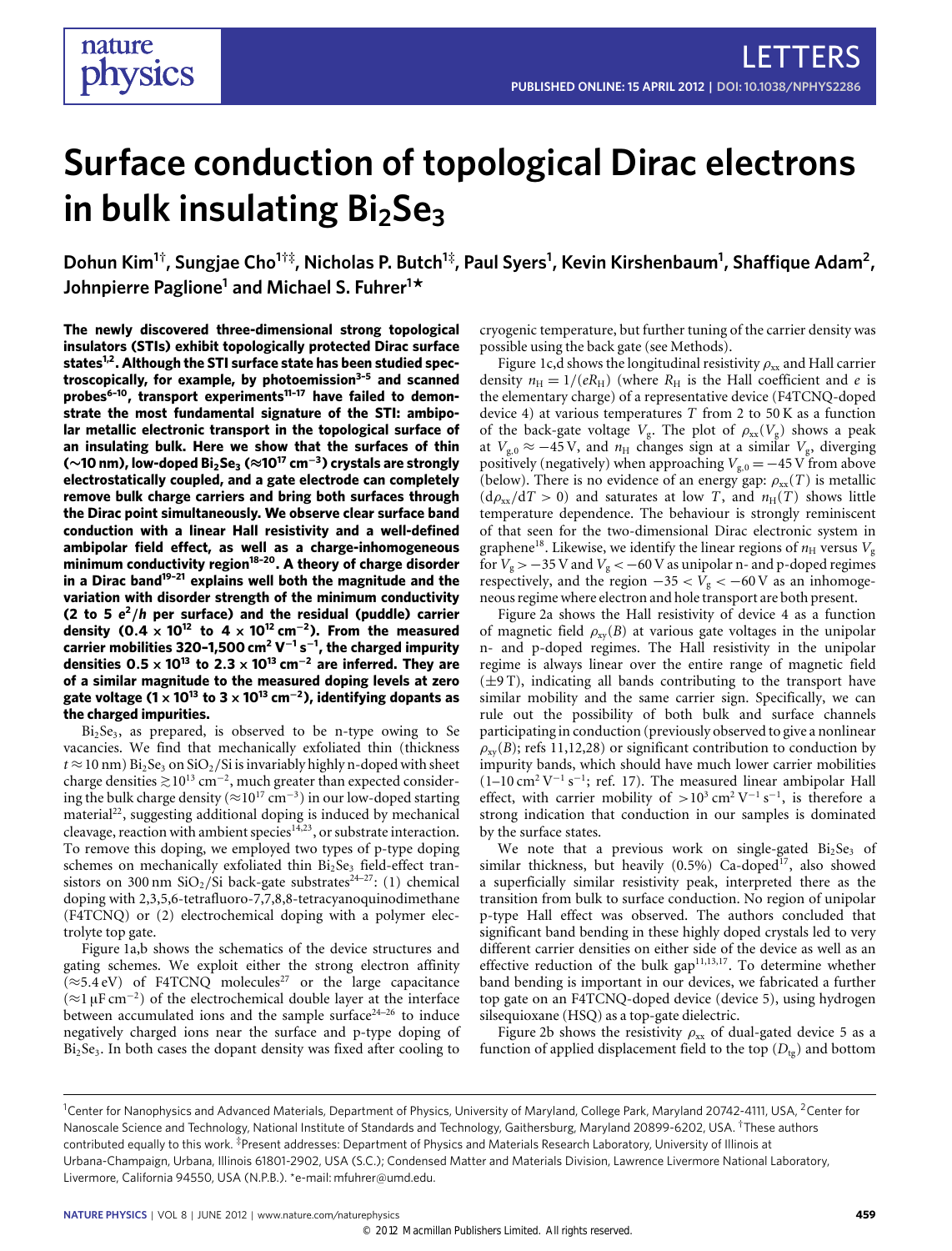

<span id="page-1-0"></span>**Figure 1** | **Bi2Se<sup>3</sup> thin-film device. a**,**b**, Schematics of the p-type doping scheme and gate configuration for charge transfer doping with F4TCNQ organic molecules (a) and polymer electrolyte (PEO+LiClO<sub>4</sub>) (b) top gating. c,d, Longitudinal resistivity ρ<sub>xx</sub> (c) and sheet carrier density (d) determined from Hall measurement as a function of back-gate voltage for device 4 (F4TCNQ-doped) at various temperatures from 2 to 50 K, as indicated in the figure. The inset of **d** shows an optical micrograph of the device. The scale bar is 2 µm.

(*D*bg) surfaces (see Methods). The data are presented as a polar plot of the normalized resistivity ( $\rho_{xx}/\rho_{max}$ ) of the device as a function of total magnitude of displacement field  $D_{\text{total}} = |D_{\text{bg}} + D_{\text{tg}}|$  and asymmetry factor, defined by  $\alpha = (4/\pi) \tan^{-1}[(D_{\text{tg}} - D_{\text{bg}})/D_{\text{total}}]$ . We find that the measured resistivity depends only on the total displacement field, proportional to the total charge density in the  $Bi<sub>2</sub>Se<sub>3</sub>$  slab. We conclude from the observed azimuthal symmetry that both surfaces are gated simultaneously with either gate and their chemical potential lies at the same level. If the gates acted independently on top and bottom surfaces, then the maximum resistivity peak associated with the transition from n- to p-doping in each surface should broaden or split with increasing asymmetry; no such effect is observed. Remarkably, we find that simultaneous gating can be achieved even with a single-gate electrode ( $\alpha = \pm 1$ ). We ascribe this effect to (1) the strong electrostatic coupling of the surfaces due to the large inter-surface capacitance provided by the thin, lightly doped  $Bi<sub>2</sub>Se<sub>3</sub>$ , which has a high relative dielectric constant  $\kappa \approx 100$ ; and (2) the low density of states of the Dirac surface. The net result is that the electrostatic inter-surface capacitance exceeds the quantum capacitance of each surface, in which case the two surface potentials become locked together (see Supplementary Information for a further discussion).

Having eliminated the possibilities of band bending or significant contribution to the conductivity by bulk or impurity states, we conclude that our measurement probes the conductance of the simultaneously gated ambipolar Dirac surfaces states. Our results therefore represent the first experimental demonstration of metallic, ambipolar, gapless electronic conduction of the topological surface state in  $Bi<sub>2</sub>Se<sub>3</sub>$  in the absence of bulk carriers; the defining quality of a topological insulator.

Below, we analyse in more detail the transport properties of the topological surface state as a function of carrier density per surface *n* estimated from  $n=(C_g/2e)(V_g-V_{g,0})$ , where  $V_{g,0}$  is the gate voltage at which  $R_{\text{H}} = 0$ , which corresponds closely to the gate voltage of minimum conductivity. [Figure 3a](#page-2-1)–c shows the conductivity per

layer ( $\sigma$ ), the Hall carrier density per layer ( $n_{\text{H,layer}} = 1/2R_{\text{H}}e$ ), and field effect mobility  $\mu = \sigma / ne$  versus carrier density per layer *n*. Data are shown for devices 1–3, with electrolyte gating, and devices 4 and 5, charge-transfer-doped with F4TCNQ. Several features are notable immediately in [Fig. 3](#page-2-1) and comprise the main experimental observations in this work. On tuning the carrier density: (1)  $\sigma$ and  $n_{\text{H,layer}}$  show clear ambipolar conduction with well-defined p- and n-regions, (2)  $|n_{\text{H,layer}}|$  shows a minimum value  $(n^*)$  for p- and n-conduction, (3)  $\sigma$  shows a roughly linear carrier density dependence for  $n^* < n < n_{\text{bulk}}$ , where  $n_{\text{bulk}} \approx 5 \times 10^{12} \text{ cm}^{-2}$  is the carrier density above which the bulk conduction band is expected to be populated, and (4) a minimum conductivity  $(\sigma_{\min} = 2e^2/h)$ to  $5e^2/h$ ) is observed.

Extending the theory of charge disorder in graphene $19,20$  $19,20$ , a recent theoretical study predicts the conductivity as being limited by charged-impurity scattering in STI of the form (assuming a linear Dirac band)<sup>[21](#page-4-6)</sup>,

<span id="page-1-1"></span>
$$
\sigma(n) \sim C \left| \frac{n}{n_{\text{imp}}} \right| \left[ e^2 / h \right] \quad \text{for } n > n^* \tag{1a}
$$

$$
\sigma(n) \sim C \left| \frac{n^*}{n_{\text{imp}}} \right| [e^2/h] \quad \text{for } n < n^* \tag{1b}
$$

<span id="page-1-2"></span>where  $n_{\text{imp}}$  is the charged impurity density,  $C$  is a constant that depends on the Wigner–Seitz radius *r<sup>s</sup>* , and *n* ∗ is identified as the residual carrier density in electron and hole puddles. For  $Bi<sub>2</sub>Se<sub>3</sub>$  on  $SiO_2$ (ref. [21\)](#page-4-6) we expect  $0.05 < r_s < 0.2$  and  $30 < C < 300$ . See Supplementary Information for a more detailed description of the theory. For  $n^* < n <$   $\approx$  5  $\times$  10<sup>12</sup> cm<sup>-2</sup>, we fit  $\sigma(n)$  to equation [\(1a\)](#page-1-1) [\(Fig. 3a](#page-2-1), dashed lines), to obtain the field-effect mobility  $\mu_{FE} = Ce/n_{\text{imp}}h$  for each device.  $\mu$ <sub>FE</sub> ranges from 320–1,500 cm<sup>2</sup> V<sup>-1</sup> s<sup>-1</sup>, reflecting different amounts of disorder in the samples. We identify the initial ntype dopants and defects induced by mechanical exfoliation as likely sources of the disorder. The decrease in  $\mu$ <sub>FE</sub> with further electrolytic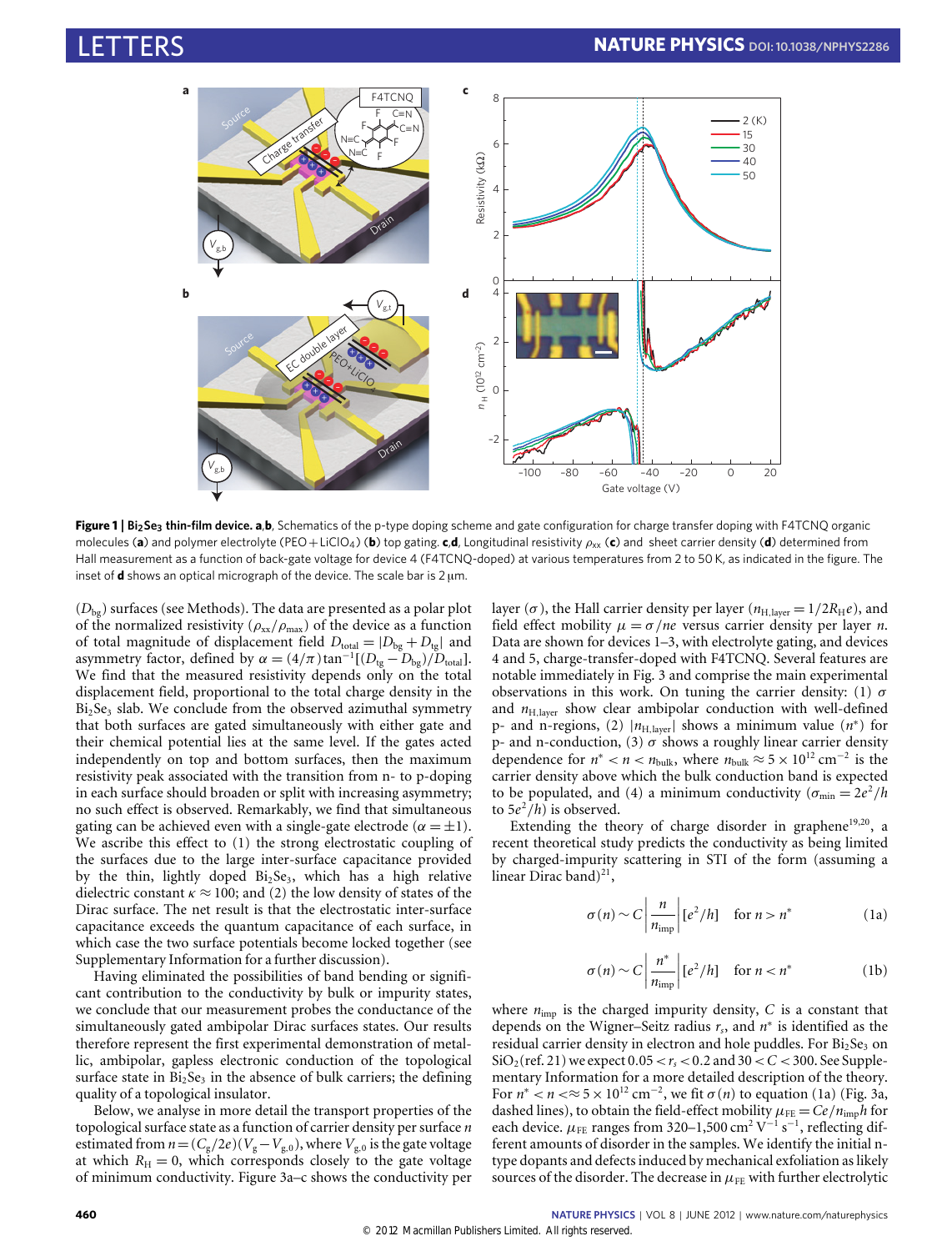

<span id="page-2-0"></span>**Figure 2** | **Single band conduction in the topological insulator regime. a**, Hall resistivity  $\rho_{xy}$  of device 4 as a function of magnetic field *B* at a temperature of 2 K at different carrier densities tuned by the back-gate electrode. **b**, Polar plot of the normalized longitudinal resistivity  $\rho_{xx}$  of the dual-gated Bi<sub>2</sub>Se<sub>3</sub> thin-film device as a function of the total magnitude of displacement field ( $D_{total}$ ) and the gating asymmetry factor  $\alpha$  (defined in the text).

gating (device 1 run 2) indicates electrochemical damage, probably solvation of Se ions. The observation of sublinear  $\sigma(n)$  at  $n < n_{\text{bulk}}$ in devices 3–5 may indicate that there are further types of disorder, for example neutral point defects, that should be considered.

The observed minimum conductivity of the Dirac electronic band can be understood well through equation [\(1b\)](#page-1-2) as being due to the residual carrier density *n* ∗ in electron and hole puddles induced by the charged impurity potential at nominally zero carrier density:  $\sigma_{\min} = n^* e \mu$ , where  $n^*$  is calculated self-consistently<sup>[20](#page-4-4)</sup> as a function of *n*imp, *r<sup>s</sup>* and *d*, the distance of the impurities to the Dirac surface. The self-consistent theory predicts that *n*<sup>\*</sup> increases with increasing disorder and  $\sigma_{\min}$  depends only weakly on disorder. [Figure 4](#page-3-5) shows the experimentally observed residual carrier density *n* <sup>∗</sup> per surface for each device [\(Fig. 4a](#page-3-5)) as well as  $\sigma_{\min}$  per surface [\(Fig. 4b](#page-3-5)) as a function of the experimentally measured inverse mobility  $1/\mu$ <sub>FE</sub>, which reflects the disorder strength. (For devices in which  $n^*$  could be measured for p- and n-type conduction, both values are shown.) The shaded regions reflect the expectations of the self-consistent theory using parameter ranges  $0.05 < r_s < 0.2$  and  $d = 0.1$  Å–15 Å. We see a good agreement between experiment and theory in that (1)  $\sigma_{\text{min}}$  is weakly dependent on disorder strength (1/ $\mu_{\text{FE}}$ ) and (2)  $n^*$  increases with disorder strength ( $1/\mu_{FE}$ ). Particularly for increasing disorder in the same device (Device 1 run 1 versus run 2),  $n^*$  increases but  $\sigma_{\min}$  is almost unchanged (arrows in [Fig. 4a](#page-3-5),b). The experimental data agree best with the upper range of the theoretical estimates, corresponding to small  $d = 0.1$  Å and large  $r_s = 0.2$ . Assuming  $r_s = 0.2$ , we infer an impurity density  $n_{\text{imp}}$ ranging from  $0.5 \times 10^{13}$  to  $2.3 \times 10^{13}$  cm<sup>-2</sup>, much larger than for graphene exfoliated on similar  $SiO<sub>2</sub>$  substrates<sup>[29](#page-4-16)</sup>, but comparable to the observed initial doping level of  $1 \times 10^{13}$  to  $3 \times 10^{13}$  cm<sup>-2</sup>,



<span id="page-2-1"></span>**Figure 3** | **Transport properties of the Bi2Se<sup>3</sup> surface state. a**, The conductivity per surface versus carrier density per surface σ(*n*) at zero magnetic field for five different devices. Devices 1–3 are electrolyte-gated and devices 4 and 5 are F4TCNQ-doped. The inset shows σ(*n*) near the Dirac point. Dashed lines are fits to equation [\(1a\).](#page-1-1) Transport data outside the topological regime ( $n > n_{\text{bulk}} = 5 \times 10^{12} \text{ cm}^{-2}$ ) are denoted as dotted curves. **b**, Hall carrier density per surface versus carrier density measured at the same conditions as in **a**. Dashed lines show the residual carrier density *n* ∗ (defined in the text) for different devices. **c**, Variation of field effect mobility as a function of carrier density. Dashed curves indicate the region |*n*| < *n*<sup>\*</sup> within which electron and hole puddles dominate transport.

suggesting that the dopants are the charged impurities responsible for limiting the mobility (see Supplementary Information).

The simple theory somewhat underestimates  $n^*$  and  $\sigma_{\min}$ , but we expect that the theory can be refined to take into account the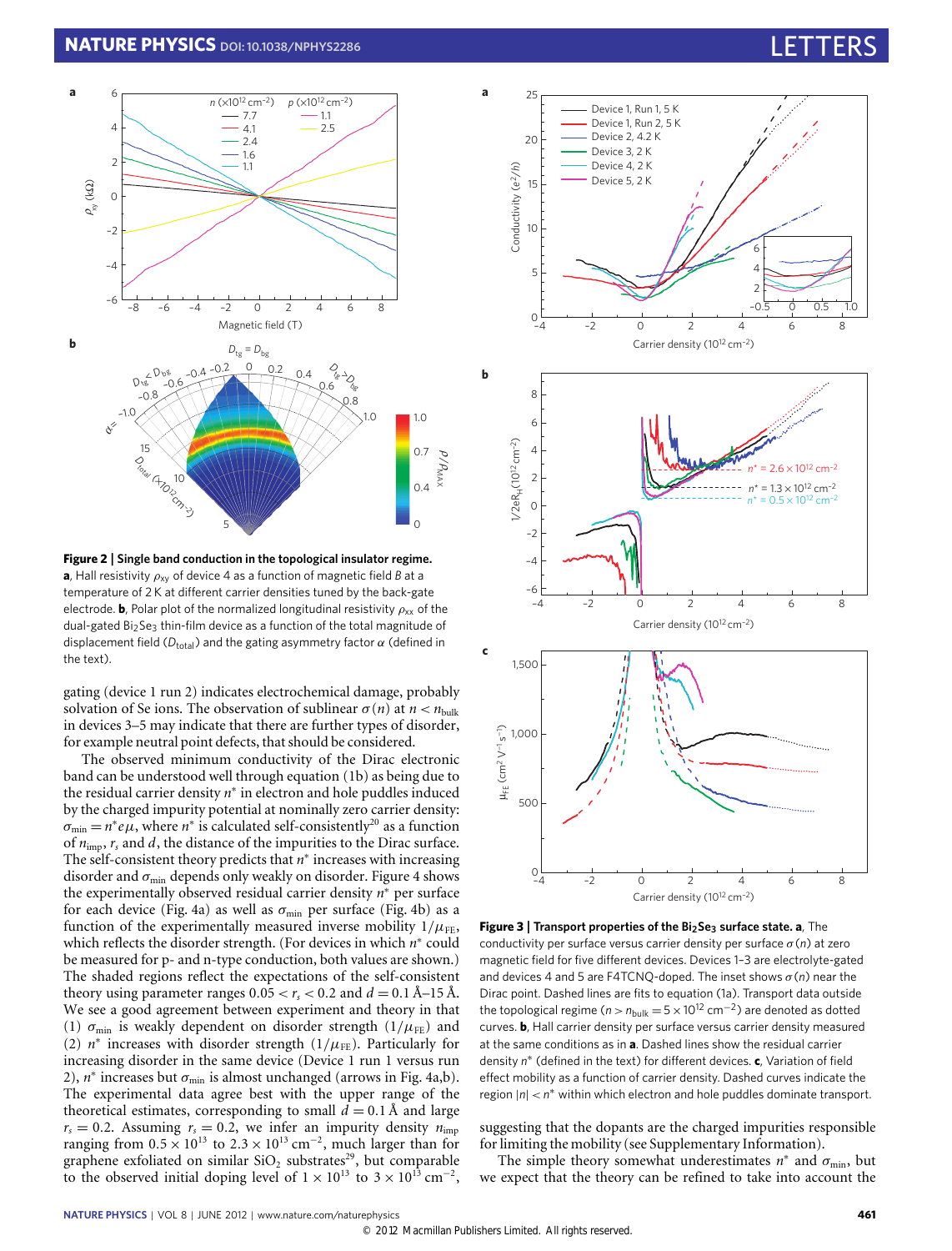



<span id="page-3-5"></span>

nonlinearity and asymmetry of the  $Bi<sub>2</sub>Se<sub>3</sub>$  surface state bands<sup>[30](#page-4-17)</sup>. Notably, the larger Fermi velocity for the electron band would increase the conductivity above the estimate in equation (1) for n-type conduction, indicating that the disorder strength is probably somewhat underestimated from the n-type mobility. Shifting the points to the right (to larger disorder strength) in [Fig. 4](#page-3-5) would indeed improve the agreement between experiment and theory.

Reducing the n-type doping of TI thin films by external agents provides an effective and simple way to probe topological surface transport properties in the absence of bulk conduction. For the present devices the level of charged impurity disorder is on the order of  $\sim 10^{13} \text{ cm}^{-2}$ , limiting the mobility to 320–1,500 cm<sup>2</sup> V<sup>-1</sup> s<sup>-1</sup>. However, owing to the large dielectric constants in existing topological insulators, reduction of impurity concentrations to levels seen in the best bulk crystals (<10<sup>17</sup> cm<sup>-3</sup> corresponding to <10<sup>11</sup> cm<sup>-2</sup>

in a 10 nm thick crystal<sup>[22](#page-4-7)</sup>) would allow mobilities exceeding  $10^5$  cm<sup>2</sup> V<sup>-1</sup> s<sup>-1</sup>. Hence understanding and eliminating the doping presently observed in all thin crystals and films is of central importance to increasing the mobility of the topological surface state.

*Note added in proof:* After submission of this work we became aware of a scanning tunnelling microscopy study<sup>[10](#page-4-0)</sup> that directly observed the screened potential fluctuations caused by charged impurity disorder in  $Bi<sub>2</sub>Se<sub>3</sub>$  and  $Bi<sub>2</sub>Te<sub>3</sub>$ , consistent with our interpretation of the minimum conductivity arising from charge inhomogeneity.

#### **Methods**

 $Bi<sub>2</sub>Se<sub>3</sub>$  thin crystals were produced by micro-mechanical cleavage of bulk  $Bi<sub>2</sub>Se<sub>3</sub>$ single crystals and deposited on doped Si covered with  $300 \text{ nm}$  SiO<sub>2</sub>. Thin crystals (thickness about 10 nm) were identified using atomic force microscopy (AFM). The thin film was patterned in a Hall bar geometry using an Ar plasma at a pressure of ≈6.7 Pa (5 × 10<sup>-2</sup> torr). Au/Cr electrodes were defined by electron-beam lithography (see inset of [Fig. 1d](#page-1-0)). A brief ( $\approx$ 10 s) selective surface treatment of the contact area with a  $N_2$  or Ar plasma before the deposition of metals was used to enhance the ohmic conduction of the contacts.

The p-type doping for devices 1–3 was achieved by applying a negative voltage to a polymer electrolyte consisting of LiClO<sub>4</sub> and polyethylene oxide (PEO) in the weight ratio 0.12:1, as previously used for carbon nanotubes and graphene devices<sup>24-[26](#page-4-12)</sup>. Molecular charge transfer doping for device 4 and 5 was done by thermal evaporation of ≈15 nm of F4TCNQ molecules (Aldrich) on top of the samples<sup>[27](#page-4-11)</sup>. The devices were subsequently cooled down and further tuning of carrier density was done by sweeping the back-gate voltage at cryogenic temperature. For electrolyte-gated measurements, the samples were cooled down to 250 K in less than 1 min after applying the top-gate voltage to minimize electrochemical reactions<sup>[25](#page-4-18)</sup>.

As well as single-gated samples, we fabricated dual-gated samples based on F4TCNQ-doped samples [\(Fig. 2b](#page-2-0)). 60 nm of hydrogen silsequioxane (HSQ, XR-1541, Dow Corning) was spin-coated on an F4TCNQ-coated Bi<sub>2</sub>Se<sub>3</sub> device and a top-gate electrode was defined by electron-beam lithography. We found that further fabrication on pre-doped devices increased the n-type doping level (for example,  $\approx$ 1.2 × 10<sup>13</sup> cm<sup>-2</sup> at zero gate field in [Fig. 2b](#page-2-0) compared with  $\approx$ 0.3 × 10<sup>13</sup> cm<sup>-2</sup> in [Fig. 1d](#page-1-0)). From the Hall carrier density versus gate voltage, the bottom-gate and top-gate capacitances were determined to be  $\approx$ 11 nF cm<sup>-2</sup> and ≈33 nF cm<sup>−</sup><sup>2</sup> , respectively; reasonable values considering the dielectric constants of SiO<sub>2</sub> ( $\kappa \approx 3.9$ ) and HSQ ( $\kappa \approx 3$ ).

Four-probe measurements of longitudinal and transverse electrical resistances were conducted using Stanford Research Systems SR830 Lock-in amplifiers and a commercial cryostat equipped with 9 T superconducting magnet. The Hall voltage was recorded in both polarities of the magnetic field  $(\pm 1$  T) and anti-symmetrized to remove longitudinal voltage components. In the transport experiments a small and reproducible hysteresis in  $V_{\rm g,0}~(\approx\!2\,\rm{V})$  was observed during forward and backward gate voltage scans. As a consequence, resistivity and Hall data with the same  $V_g$  scan directions were compared in this work. Best fits to equation [\(1a\)](#page-1-1) were determined using a least squares linear fit to  $\sigma(n)$  in the linear regime, determined by identifying the region of roughly constant slope dσ /d*n*. Thermal runs as described here were performed for more than ten different Bi<sub>2</sub>Se<sub>3</sub> samples of similar thickness, with qualitatively consistent results.

Note: certain commercial equipment, instruments or materials are identified in this paper to specify the experimental procedure adequately. Such an identification is not intended to imply any recommendation or endorsement by the National Institute of Standards and Technology, nor is it intended to imply that the materials or equipment identified are necessarily the best available for the purpose.

#### Received 25 August 2011; accepted 9 March 2012; published online 15 April 2012

### **References**

- <span id="page-3-0"></span>1. Fu, L., Kane, C. L. & Mele, E. J. Topological insulators in three dimensions. *Phys. Rev. Lett.* **98,** 106803 (2007).
- <span id="page-3-1"></span>2. Zhang, H. J. *et al.* Topological insulators in Bi<sub>2</sub>Se<sub>3</sub>, Bi<sub>2</sub>Te<sub>3</sub> and Sb<sub>2</sub>Te<sub>3</sub> with a single Dirac cone on the surface. *Nature Phys.* **5,** 438–442 (2009).
- <span id="page-3-2"></span>Hsieh, D. et al. A tunable topological insulator in the spin helical Dirac transport regime. *Nature* **460,** 1101–1105 (2009).
- 4. Chen, Y. L. *et al*. Experimental realization of a three-dimensional topological insulator Bi2Te3. *Science* **325,** 178–181 (2009).
- <span id="page-3-3"></span>5. Xia, Y. *et al*. Observation of a large-gap topological-insulator class with a single Dirac cone on the surface. *Nature Phys.* **5,** 398–402 (2009).
- <span id="page-3-4"></span>6. Zhang, T. *et al*. Experimental demonstration of topological surface states protected by time-reversal symmetry. *Phys. Rev. Lett.* **103,** 266803 (2009).
- 7. Alpichshev, Z. *et al*. STM imaging of electronic waves on the surface of Bi2Te3: Topologically protected surface states and hexagonal warping effects. *Phys. Rev. Lett.* **104,** 016401 (2010).